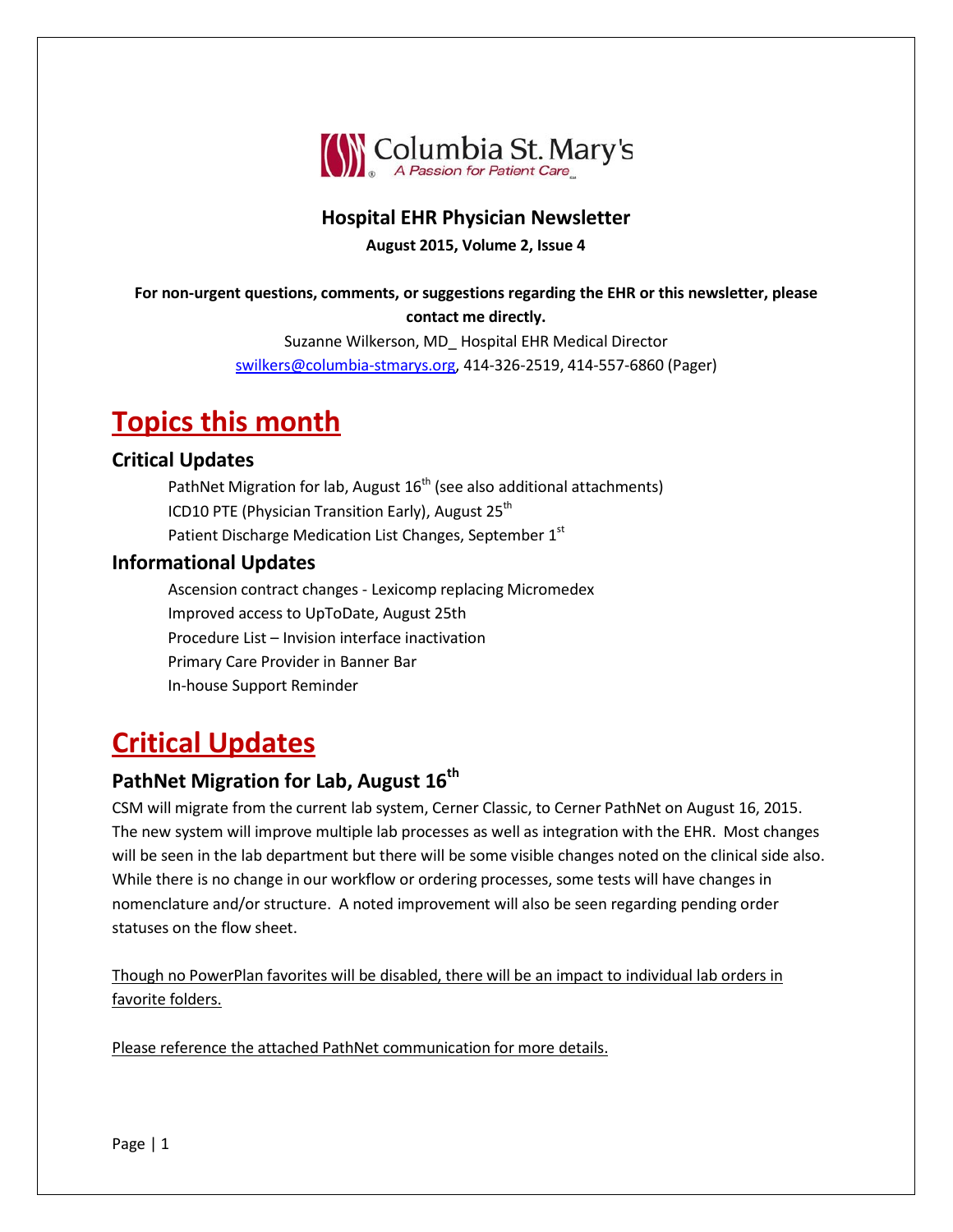## **ICD10** PTE (Physician Transition Early), August 25<sup>th</sup>

10/1/2015 is the ICD10 compliance date when all diagnoses require ICD10 in place of ICD9. To increase early familiarity with these new codes, we will be implementing a tool in the EHR on August 25th called PTE (Physician Transition Early). This tool allows dual coding with ICD9 and ICD10 when using the Diagnosis list in the EHR. A PTE job aide and informational video for hospital workflow will be available on DocPort by Tuesday August 18th.

## **Patient Discharge Medication List Changes, September 1st**

Currently the medication lists that patients receive at discharge are causing confusion for some patients. The goal of the current design is to point out changes in comparison to home medications on admission, but in reality it is creating new risks that do not outweigh the proposed benefits. Work is being done to improve clarity with this type of format. In the meantime, in coordination with the Readmission Reduction Committee, it has been decided to migrate back to a simple list.

As a reminder, <Notes for Patient> is visible only on the patient list and not on the actual prescription. This feature remains with the new simple list.

|   |         | <b>Orders Prior to Reconciliation</b>                                 |            |  |   | <b>Orders After Reconciliation</b>                                                                                               |        |
|---|---------|-----------------------------------------------------------------------|------------|--|---|----------------------------------------------------------------------------------------------------------------------------------|--------|
| 瓯 | $\circ$ | Order Name/Details                                                    | Status     |  | 國 | Order Name/Details                                                                                                               | Status |
|   |         | A Home Medications                                                    |            |  |   |                                                                                                                                  |        |
| ₩ |         | furosemide (Lasix 40 mg oral tablet)<br>1 tab(s), PO, qDay, 30 tab(s) | Documented |  |   | furosemide (Lasix 40 mg oral tablet)<br>$\frac{1}{4}$ tou(s), $r \cup$ , $q \cup q$ , $\partial q$ tab(s)<br>Notes for Patient > | Docume |
|   |         | insulin (NovoLOG Mix 70/30)                                           | Modify     |  |   | <b>IIISUIIII (ROVOLUG PIIX 70/30)</b>                                                                                            | Modify |

\*\*Some patients admitted from the clinic have suspended medications on their home medications list.

| $\Box$ . ( | insulin aspart (NovoLOG 100 units/mL)                                                        | Suspended |  |  |
|------------|----------------------------------------------------------------------------------------------|-----------|--|--|
|            | sliding scale, SubCUTANEOUS, gidACbedtime, AC: BS 120-170=1 Unit; 171-220=2 Units; 221-270=3 |           |  |  |
|            | Units: >270=3 Units, HS: BS 170 -220=1 Unit: 221-270=2 Units: > 270=2 Units, 10 mL           |           |  |  |

Unfortunately these medications are not called out as suspended on the new simple medication list. Thus, please discontinue all suspended medications at hospital discharge if they are not being resumed. As a precaution, the "Acknowledge Remaining Home Meds" function does not continue suspended medications.

# **Informational Updates**

#### **Ascension contract changes - Lexicomp replacing Micromedex**

Lexicomp will be replacing Micromedex as our new medication electronic reference tool. Most of you have a Micromedex link in your EHR toolbar. This will be replaced with a Lexicomp link. The exact conversion date has not yet been determined but will happen by September 30th at the latest. An Ascension FAQ regarding Lexicomp is attached for your reference.

|  |  | <b>P</b> DUCK, DAFFY - SMM-823469 Opened by Wilkerson, Suzanne M MD              |  |                                                                                                                  |  |  |
|--|--|----------------------------------------------------------------------------------|--|------------------------------------------------------------------------------------------------------------------|--|--|
|  |  | Task Edit View Patient Chart Notifications Options Current Add Help              |  |                                                                                                                  |  |  |
|  |  | : <b>Q</b> UpToDat <mark>e Q MicroMedix <b>Q</b> Ph</mark> sician Portal Q WebMD |  |                                                                                                                  |  |  |
|  |  |                                                                                  |  | [ A Home   Message Center ※ Patient List   EHR Learning   m Scheduling     Quality Measures     two Supend   Cal |  |  |

Page | 2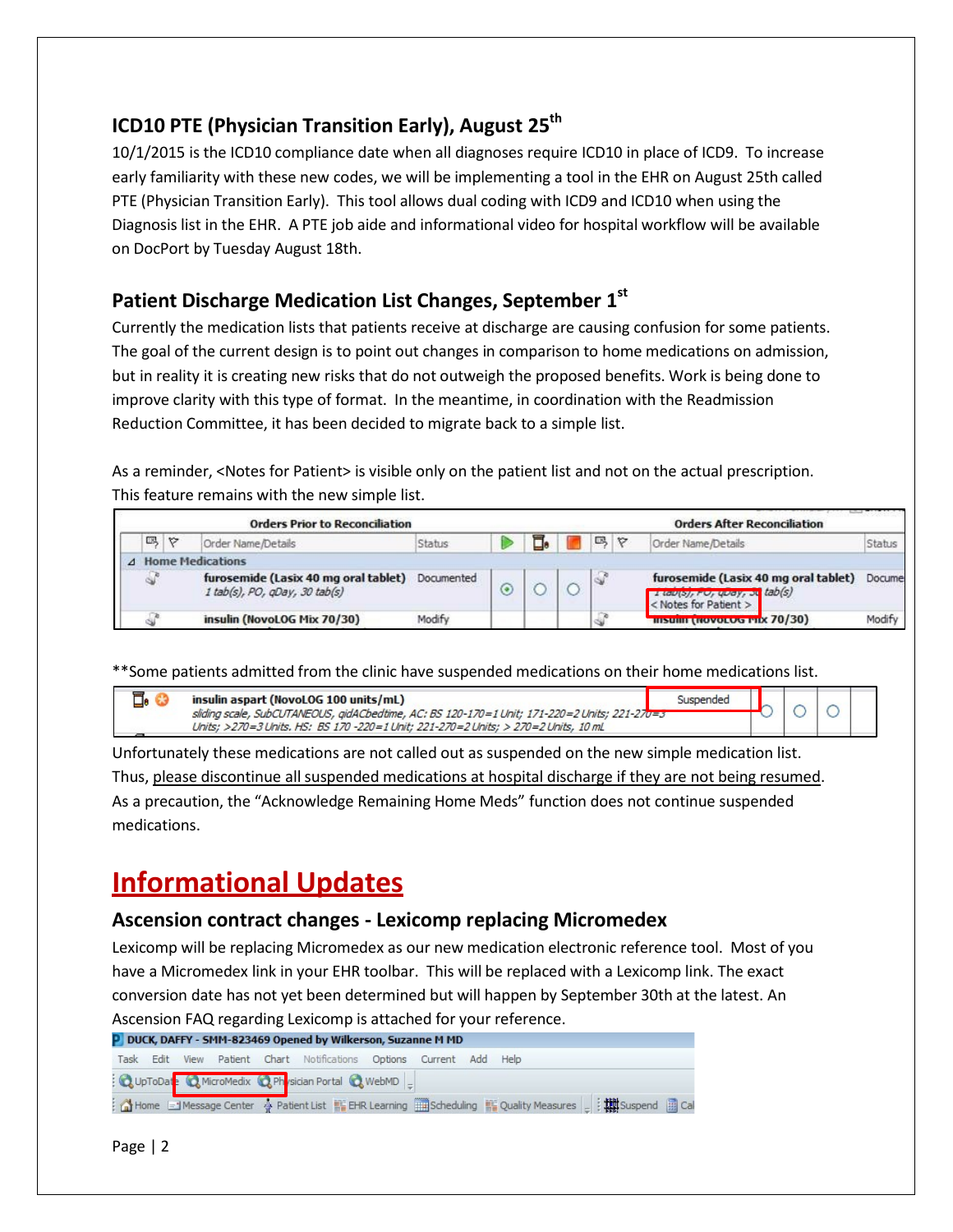### **Improved access to UpToDate, August 25<sup>th</sup>**

In addition to the current link in the tool bar, UpToDate will also be available as a separate section/widget on the following summary pages:

Inpatient Summary, Ambulatory Summary, and ED Summary

|                                               | <b>UpToDate Search Luedtke, Matthew</b>                       |  |
|-----------------------------------------------|---------------------------------------------------------------|--|
| <b>Hide Advanced Search Options</b>           |                                                               |  |
| <b>Patient Specific:</b><br><b>Recipient:</b> | √ (filter content by age, gender, etc.)<br>Provider O Patient |  |

#### **Procedure List – Invision interface inactivation**

Some EHR users had a display interface between Invision (registration and billing system) and the EHR procedure list. This sometimes created duplicate or erroneous entries. To avoid this problem, the interface has been inactivated. The current and past recommended workflow is that all procedures must be manually entered by the provider performing the procedure or a designee.

#### **Primary Care Provider in Banner Bar**

New order – if you find that the PCP listed in a patient's banner bar is inaccurate, please enter the following order. It will not create an automatic change but will task a HUC who can arrange to have it updated in our registration system which interfaces the EHR.



#### **In-House Support Reminder**

In-house support is available Monday through Friday from 8am to 4pm on both Ozaukee and Milwaukee campuses. To contact a support team member, dial the Vocera and request **"EHR support."** Vocera numbers vary by campus.

**Ozaukee Vocera Phone: 262-243-6707 Milwaukee Vocera Phone: 414-585-1995**

**As a reminder, for urgent/emergent EHR technical assistance outside of the above hours, contact the Help Desk at 414-326-2400. When asked for an extension, choose "7" for expedited transfer to a service desk analyst.**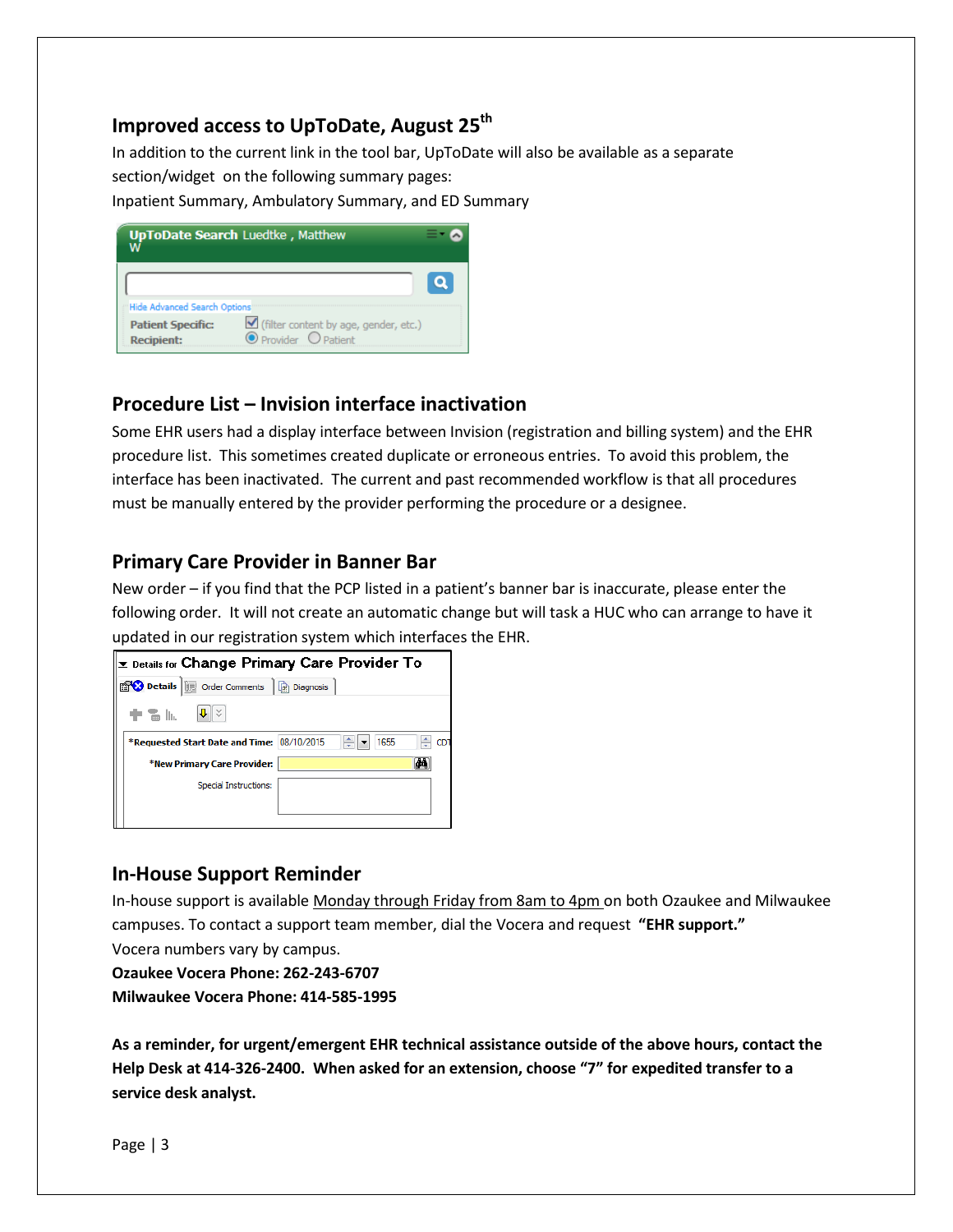#### **CSM will migrate from the current lab system, Cerner Classic, to Cerner PathNet on August 16, 2015.**

The new lab system creates some changes in lab order nomenclature and also provides improved visibility of pending order statuses.

Please review the information below carefully.

- **PowerPlans Favorites**
	- o Favorite PowerPlans that contain lab orders changes will not be disabled. You will, though, receive an alert asking you to resave these PowerPlans. This is not required but is recommended to avoid seeing alerts with future use. Attached job aide details the process for resaving updated PowerPlans.

#### **Individual Lab orders**

- o Public order folders
	- Inactivated/renamed orders and orders with changes to order details will be automatically *updated* during the downtime
- o Personal favorite order folders
	- Inactivated/renamed orders will be *automatically removed* during the downtime.
	- Orders that are not inactivated but have changes in details will be *manually updated* by an IT analyst during the downtime. As the manual update could be a prolonged process it is recommended to not use your favorite order folder until after 12noon on 8/16.
	- Repopulation of personal favorite folder requires a new search and addition of the order to the folder by the individual provider.

#### **New "Body Site" field on Microbiology orders**

- o You will notice a new**, required Body Site field** on the order details for micro orders.
- o Knowing the site of the culture allows lab to set up the appropriate media. It also lets them know if identified organisms are consistent with normal flora for that site.

#### **Lab Flowsheet Improvements**

- o Microbiology improved status details. Culture specimens visible as soon as collected.
- o Transfused blood products new addition. Click on the TRANSFUSED cell to get product details.

| Show more results<br>Showing results from (05/31/2015 - 06/19/2015) |                   |        |                                                           |                            |                                          |            |  |  |
|---------------------------------------------------------------------|-------------------|--------|-----------------------------------------------------------|----------------------------|------------------------------------------|------------|--|--|
| Lab View                                                            | PM CDT            | PM CDT | 06/01/2015 2:52 06/01/2015 1:56 06/01/2015 1:55<br>PM CDT | 06/01/2015<br>10:46 AM CDT | 06/01/2015 9:55 06/01/2015 8:!<br>AM CDT | AM CDT     |  |  |
| <b>Blood Bank Results</b>                                           |                   |        |                                                           |                            |                                          |            |  |  |
| ABO Rh Interpretation                                               |                   |        |                                                           |                            |                                          | A POS      |  |  |
| Antibody Screen Interpretation                                      |                   |        |                                                           |                            |                                          | Negative   |  |  |
| <b>Crossmatch</b>                                                   |                   |        |                                                           |                            |                                          |            |  |  |
| Crossmatch Interpretation                                           |                   |        |                                                           |                            |                                          | Compatible |  |  |
| <b>Transfusion Summary</b>                                          |                   |        |                                                           |                            |                                          |            |  |  |
| Transfused                                                          | <b>TRANSFUSED</b> |        |                                                           |                            |                                          |            |  |  |

#### **Orders Tab**

o More detailed descriptions of collection and in-process statuses.

| $\Delta$ | Laboratory |                                                              |                        |
|----------|------------|--------------------------------------------------------------|------------------------|
|          |            | Urinalysis Macro Rflx Micro Rflx Culture Ordered (Collected) |                        |
|          |            | <b>Thyroid Antibody Panel</b>                                | InProcess (In Process) |
|          |            | Crossmatch                                                   | Ordered (In-Lab)       |
|          |            | Crossmatch                                                   | InProcess (In Process) |
|          |            | Potassium Level                                              | Ordered (Dispatched)   |